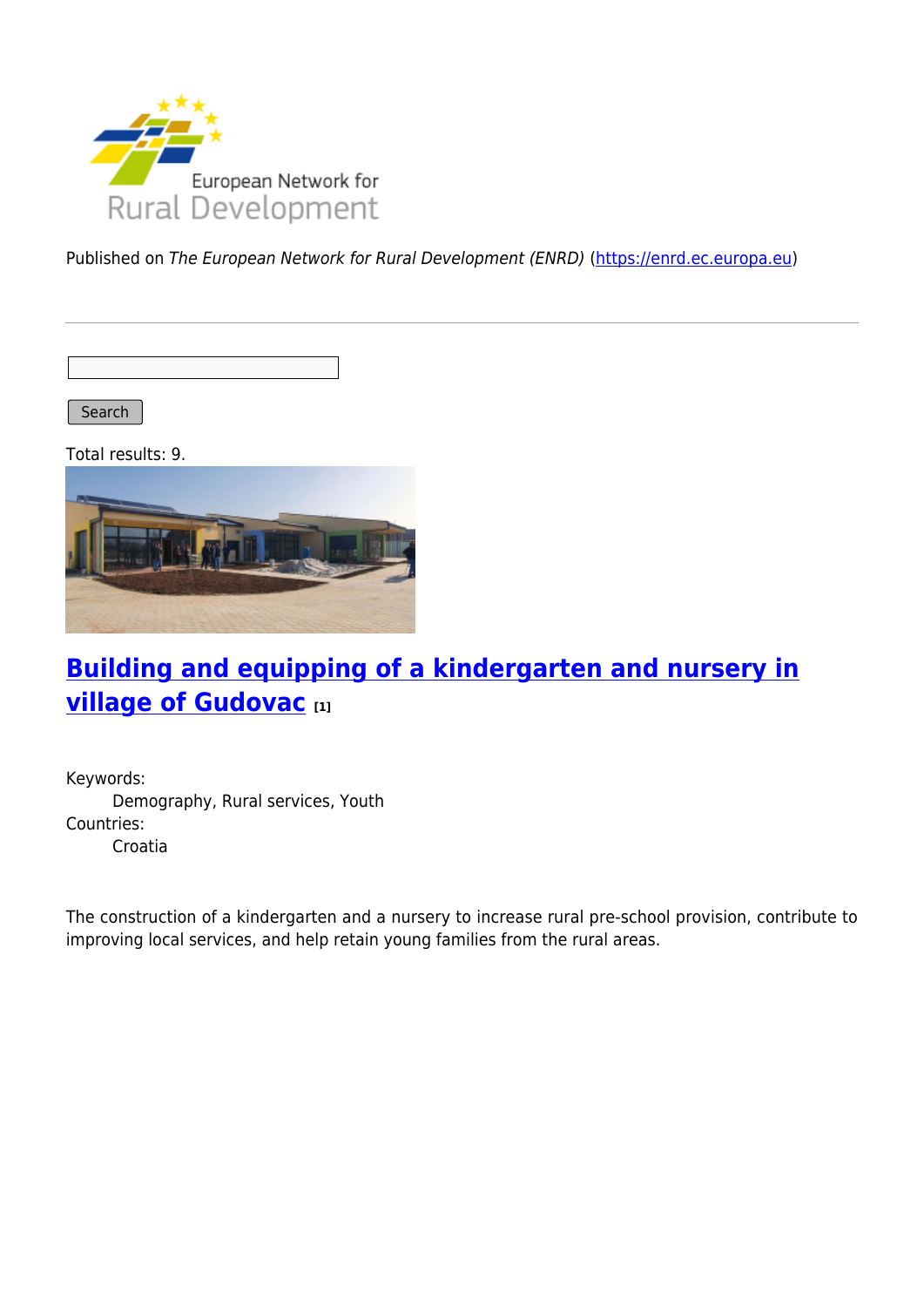

### **[Agrinew - Belgium](https://enrd.ec.europa.eu/projects-practice/agrinew-belgium_en) [2]**

Keywords:

Agriculture, Biodiversity, Cooperation, Environmental sustainability, LEADER/CLLD Countries:

Belgium

The project focuses on improving access to agricultural land for new farmers and on adapting conventional agriculture to new agricultural systems based on the production or maintenance of biodiversity through profitable and innovative practices.



# **[Acquisition of equipment and machinery to modernise a](https://enrd.ec.europa.eu/projects-practice/acquisition-equipment-and-machinery-modernise-public-kitchen_en) [public kitchen](https://enrd.ec.europa.eu/projects-practice/acquisition-equipment-and-machinery-modernise-public-kitchen_en) [3]**

Keywords: Rural services, Social inclusion Countries: Hungary

Using RDP support to acquire new equipment for a small town's public kitchen.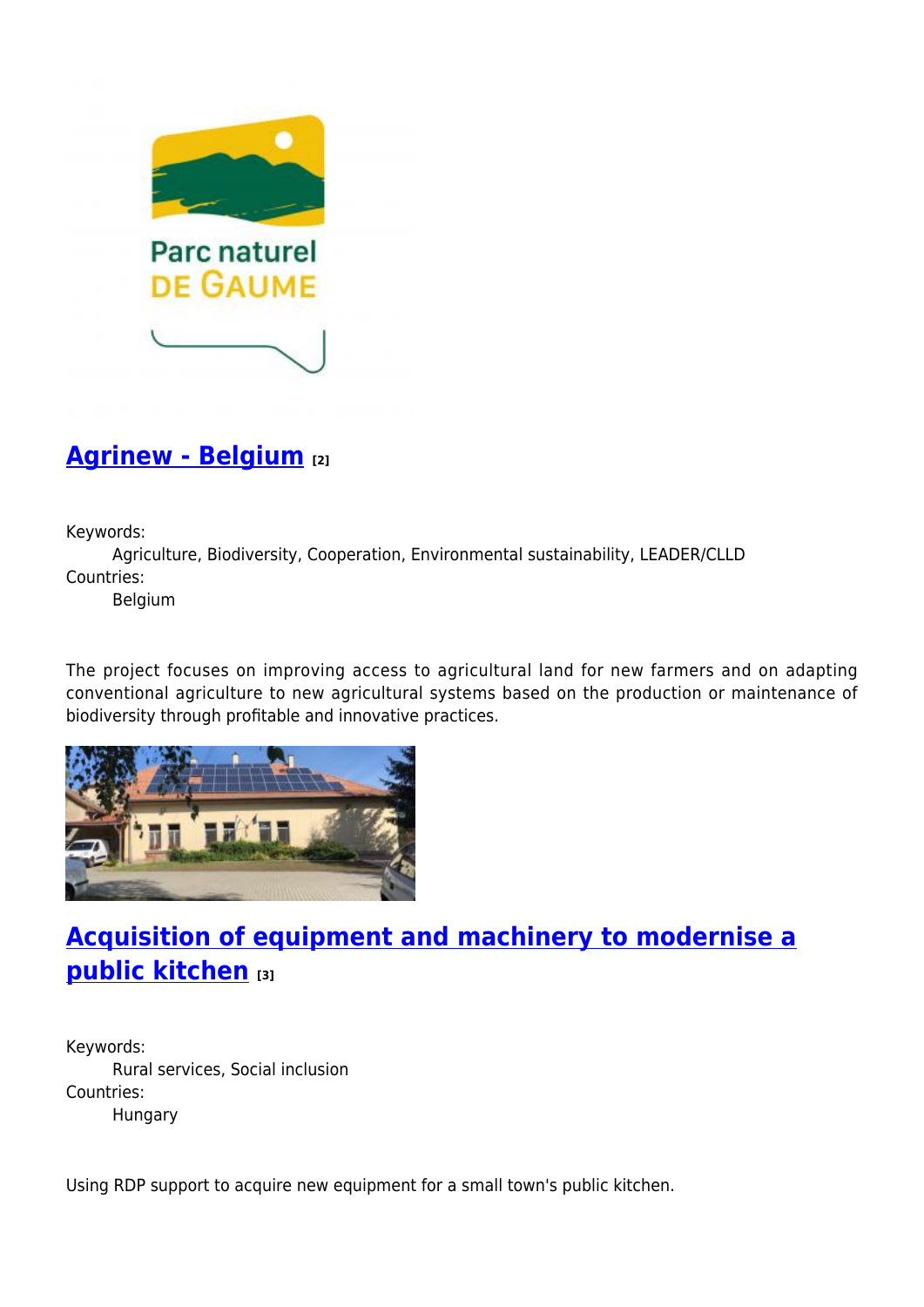

# **[Tackling Dementia in a rural area](https://enrd.ec.europa.eu/projects-practice/tackling-dementia-rural-area_en) [4]**

Keywords:

Demography, Healthcare, Rural services, Social inclusion Countries:

United Kingdom

A community centre used support from the rural development programme to enhance its services and premises in order not to exclude people with Dementia.

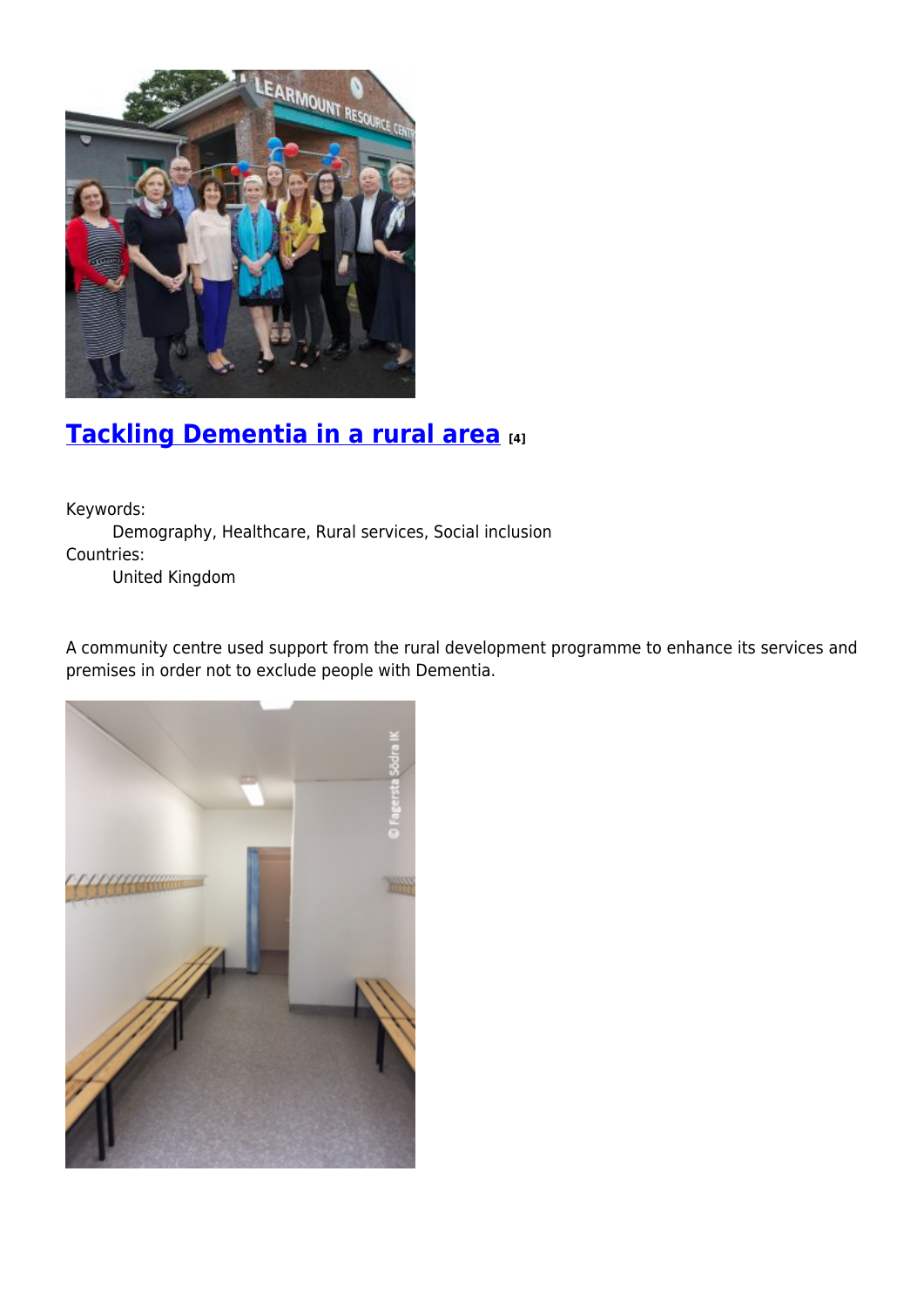## **[Fagersta Södra – supporting immigrants integration](https://enrd.ec.europa.eu/projects-practice/fagersta-sodra-supporting-immigrants-integration_en) [5]**

Keywords: Demography, Migrants, Social inclusion, Youth Countries: Sweden

A sports club used RDP support to renovate its facilities and offer a space that contributes to the integration of immigrants in the local society.



#### **[Investments in domestic wastewater treatment solutions](https://enrd.ec.europa.eu/projects-practice/investments-domestic-wastewater-treatment-solutions_en) [6]**

Keywords:

Environmental protection, Local Development Strategy, Rural services, Water management Countries:

Hungary

An infrastructure investment to solve the problem of waste water treatment in a sparsely populated rural municipality.

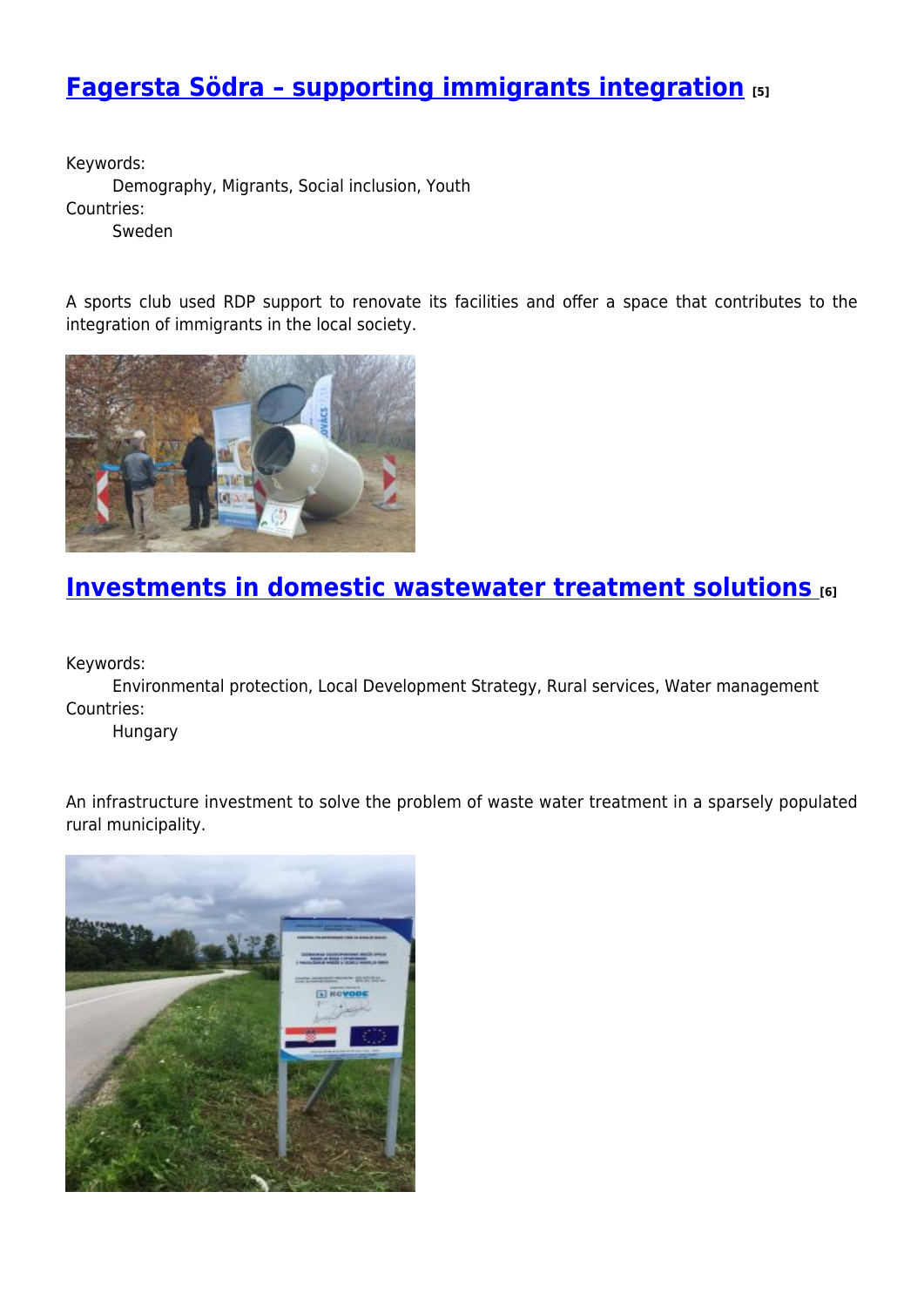# **[Construction of the water supply network of the settlement](https://enrd.ec.europa.eu/projects-practice/construction-water-supply-network-settlement-reka-and-starigrad_en) [of Reka and Starigrad](https://enrd.ec.europa.eu/projects-practice/construction-water-supply-network-settlement-reka-and-starigrad_en) [7]**

Keywords: Public goods, Rural services, Water management Countries: Croatia

The project supported the construction of a water supply network in the village of Reka, ensuring that all inhabitants have adequate access to water.



# **[Medical house 'Cella Santé' at Pont-à-Celles](https://enrd.ec.europa.eu/projects-practice/medical-house-cella-sante-pont-celles_en) [8]**

Keywords: Healthcare, Rural services, Social services Countries: Belgium

The Walloon RDP supports the provision of quality healthcare services for ageing inhabitants of rural areas in Belgium.